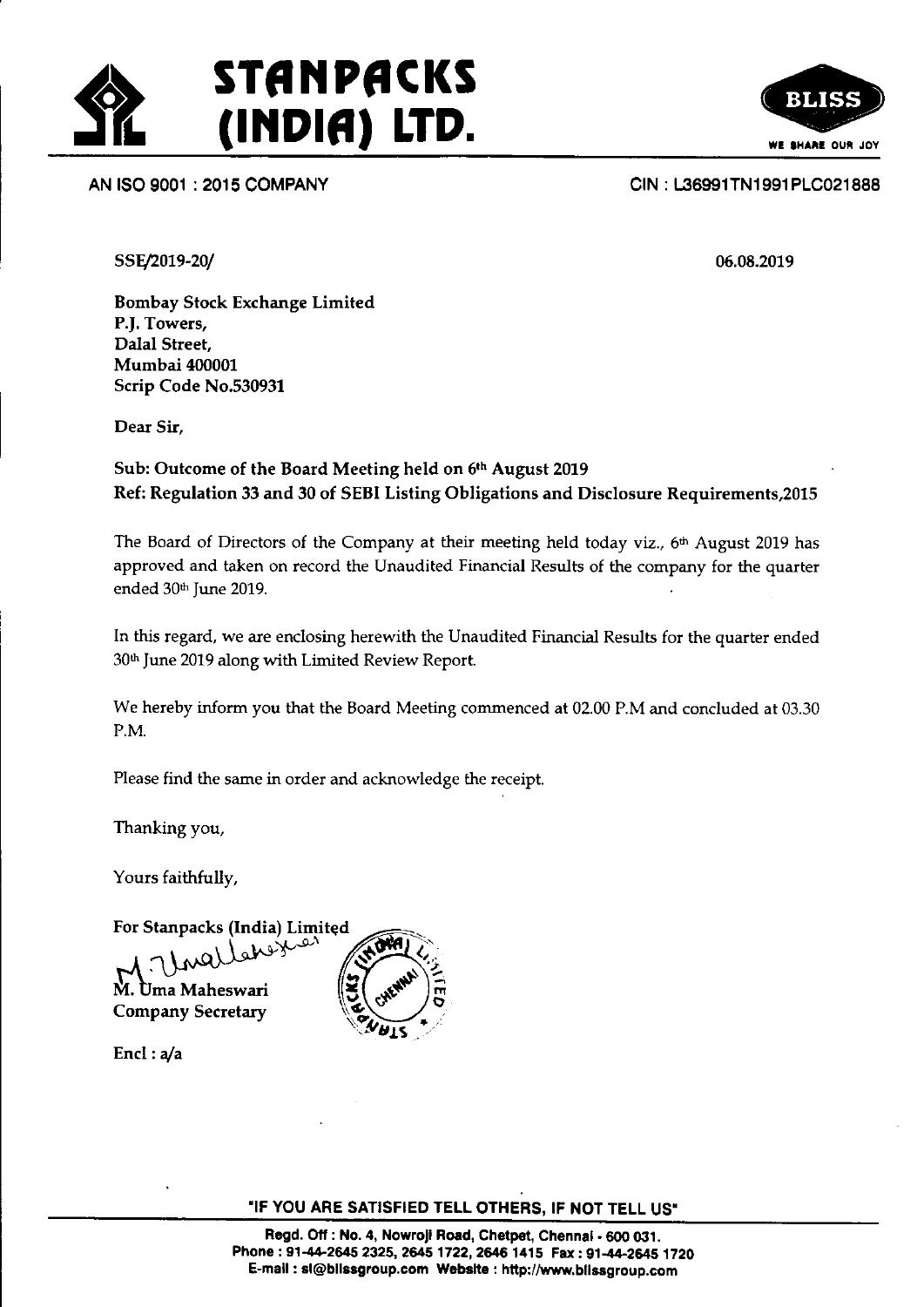### **Stanpacks (India) Limited**

CIN - L36991TN1991PLC021888

Regd Office: New No. 4, "S.K. Enclave" Nowroji Road, Chetpet, Chennai - 600031

Telephone No. 044-2645 1722; Fax:044-26451720; email id:info@blissgroup.com; Website - www.blissgroup.com

| Rs.in Lakhs except EPS                                                        |                                                                                                                 |               |            |              |                |
|-------------------------------------------------------------------------------|-----------------------------------------------------------------------------------------------------------------|---------------|------------|--------------|----------------|
| Statement of Unaudited Financial Results for the quarter ended 30th June 2019 |                                                                                                                 |               |            |              |                |
| SI                                                                            | <b>Particulars</b>                                                                                              | Quarter Ended |            |              | Period Ended   |
| No.                                                                           |                                                                                                                 | 30/06/2019    | 31/03/2019 | 30/06/2018   | 31/03/2019     |
|                                                                               |                                                                                                                 | (Un-Audited)  | (Audited)  | (Un-Audited) | <b>Audited</b> |
| I.                                                                            | Revenue From Operations                                                                                         | 655.59        | 741.43     | 940.84       | 3,150.19       |
| $\mathbf{I}$                                                                  | Other Income                                                                                                    | 10.73         | 5.59       | 8.80         | 15.03          |
| $\pi$                                                                         | Total Income (I+II)                                                                                             | 666.32        | 747.02     | 949.64       | 3.165.22       |
| <b>IV</b>                                                                     | <b>Expenses</b>                                                                                                 |               |            |              |                |
|                                                                               | (a) Cost of materials consumed                                                                                  | 478.61        | 465,70     | 680.64       | 2 193 90       |
|                                                                               | (b) Purchases of Stock-in-Trade                                                                                 |               |            |              |                |
|                                                                               | (c) Changes in inventories of finished goods, Stock-in-Trade                                                    |               |            |              |                |
|                                                                               | and work-in-progress                                                                                            | (22.02)       | 53.65      | 10.20        | 4.01           |
|                                                                               | (d) Employee benefits expense                                                                                   | 63.06         | 65.90      | 63.37        | 259.11         |
|                                                                               | (e) Finance costs                                                                                               | 44.19         | 39.43      | 50.44        | 183.78         |
|                                                                               | (f) Depreciation and amortization expense                                                                       | 14.36         | 14.25      | 15.84        | 62.25          |
|                                                                               | (g) Other expenses                                                                                              | 85.19         | 99.39      | 123.69       | 436.21         |
|                                                                               | Total expenses (IV)                                                                                             | 663.39        | 738.31     | 944.18       | 3.139.25       |
| V                                                                             | $\left \text{Profit}/\text{(loss)}\right.$ before exceptional items and tax $\left(\text{III}-\text{IV}\right)$ | 2.93          | 8.71       | 5.45         | 25.97          |
| VI                                                                            | <b>Exceptional Items</b>                                                                                        |               |            |              |                |
| <b>VII</b>                                                                    | Profit/(loss) before tax (V-VI)                                                                                 | 2.93          | 8.71       | 5.45         | 25.97          |
| <b>VIII</b>                                                                   | Tax expense:                                                                                                    | ä,            |            |              |                |
|                                                                               | (1) Current tax                                                                                                 |               |            |              |                |
|                                                                               | (2) Deferred tax                                                                                                |               | 12.21      |              | 12 21          |
| IX.                                                                           | Profit/(loss) for the period after tax (VII-VIII)                                                               | 2.93          | (3.50)     | 5.45         | 13.76          |
|                                                                               | Other Comprehensive Income - Items that will not be                                                             |               |            |              |                |
| $\boldsymbol{\mathsf{x}}$                                                     | reclassified subsequently to profit or loss                                                                     | ٠             | 0.36       |              | 0.36           |
|                                                                               | Total Comprehensive Income for the period (IX-X)                                                                |               |            |              |                |
|                                                                               | (Comprising Profit (Loss) and Other Comprehensive Income                                                        |               |            |              |                |
| XI                                                                            | for the period)                                                                                                 | 2.93          | (3.86)     | 5.45         | 13.40          |
| <b>XII</b>                                                                    | Paid up equity Share Capital (Face Value of Rs. 10)                                                             | 609.60        | 609.60     | 609.60       | 609.60         |
| XIII                                                                          | Earnings per equity share (Basic & Diluted):                                                                    | 0.05          | (0.06)     | 0.09         | 0.23           |

Notes :

1 The above statement of Unaudited Financial Results have been reviewed by the Audit Committee and approved by the Board of Directors at its meeting held on 6th August 2019

2 The financial results and other financial information for the quarter ended June 30, 2019 has been reviewed and has been presented based on the information compiled by the management after making necessary adjustments to provide a true and fair view of the results in accordance with IND AS.

- 3 During the current quarter, the Company does not have more than one reportable segement. Accordingly, segmental information is not required to be provided.
- 4 Previous period's figures have been regrouped or reclassified wherever necessary.
- 5 No investors' complaint was pending either at the beginning or at the end of the Quarter. Further no investor's complaint has been received during the Quarter
- 6 IND AS-116 Leases is applicable w.e.f 01/04/ 2019, the Company is in the process of assessing the applicability and impact. Necessary disclosures will be done from next quarter.
- 7 The above unaudited financial results for the quarter ended 30th June 2019 are available in the company's website www.blissgroup.com and Bombay Stock Exchange website www.bseindia.com



Place : Chennai Date : 6th August 2019